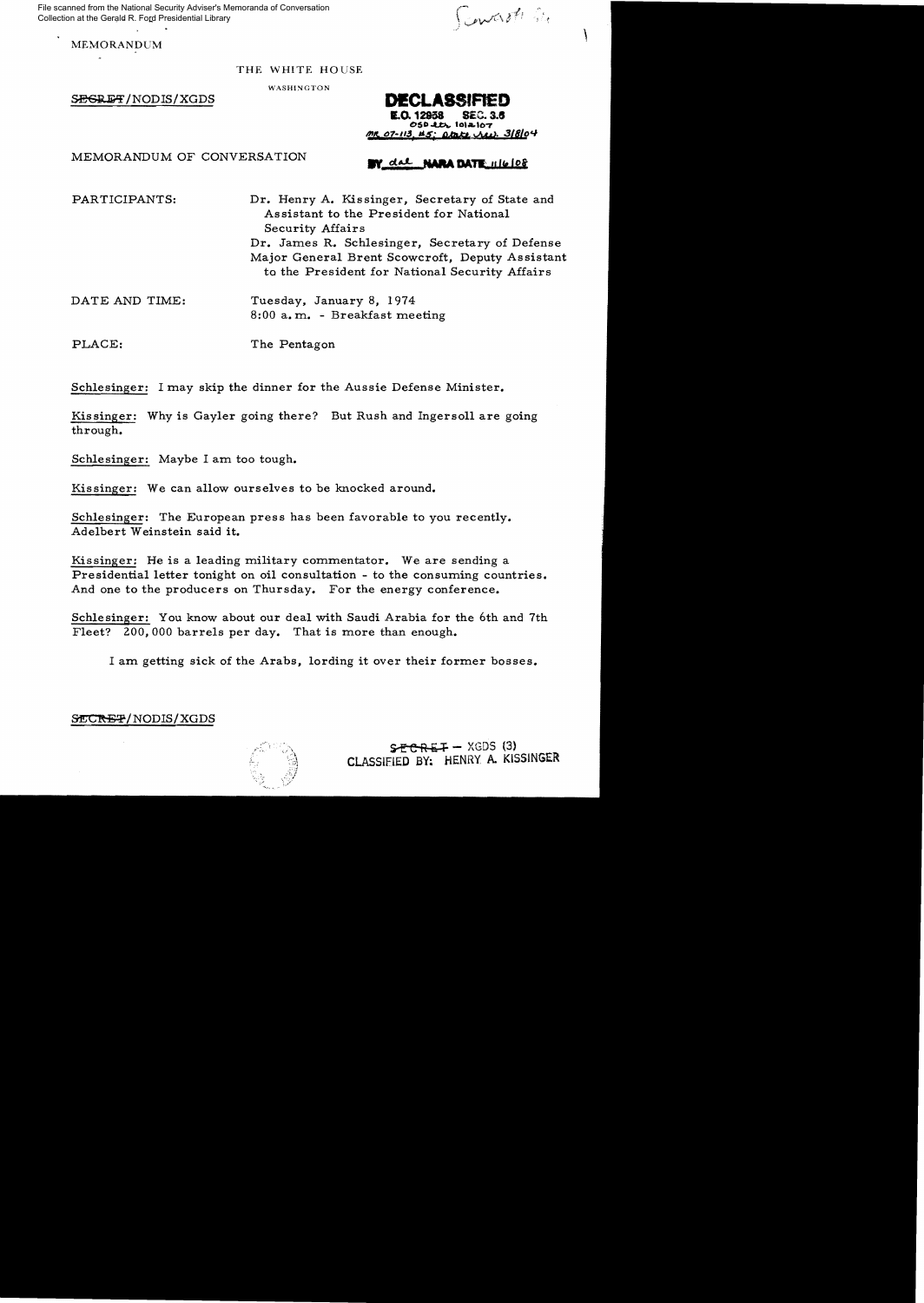### SECRET/NODIS/XGDS

Kissinger: They are behaving badly. Your people told Dinitz that all supplies are a political position. We have got to give Israel some security for a withdrawal. We can easier give them things now rather than if there's a deadlock.

Schlesinger: We must get some things from production. But we are getting a \$200 million package moving.

Kissinger: That is not their impression.

Schlesinger: We will move. I agree with you.

Kissinger: Dayan has now given us a plan for a disengagement.

[He describes the proposal.] It has soft spots. (1) They'll allow only two battalions on the East Bank. (2) The restrictions west of the Canal. (3) The Israeli line west of the passes. We have problems: introducing the proposal into Geneva, and the Russians getting in.

My fear is if the Soviet Union wants to play rough, they can demand 20 more kilometers, etc. The Israelis are giving up almost everything, without reciprocity. No one knows of the plan -- except Israeli leaking. I may go out this week and try to settle it. I think we are within reach of success. We have managed it fairly well.

Schlesinger: We will get the equipment moving.

Kissinger: Give them the sense of movement, we can always slow up on delivery.

Schlesinger: But they ask for things like 2,000 Condors, etc. We are giving them 1500 tanks, etc.

Dayan is not very smart.

Kis singer: Rabin is their smart general.

Schlesinger: Diego Garcia. We have mentioned to Great Britain access to Diego and enriched uranium, but we will sit until we get access.

Kissinger: We now have a formal request for Super Antelope. They have a continuing record of stupidity.



 $\tt{SECREF/NODIS/XGDS}$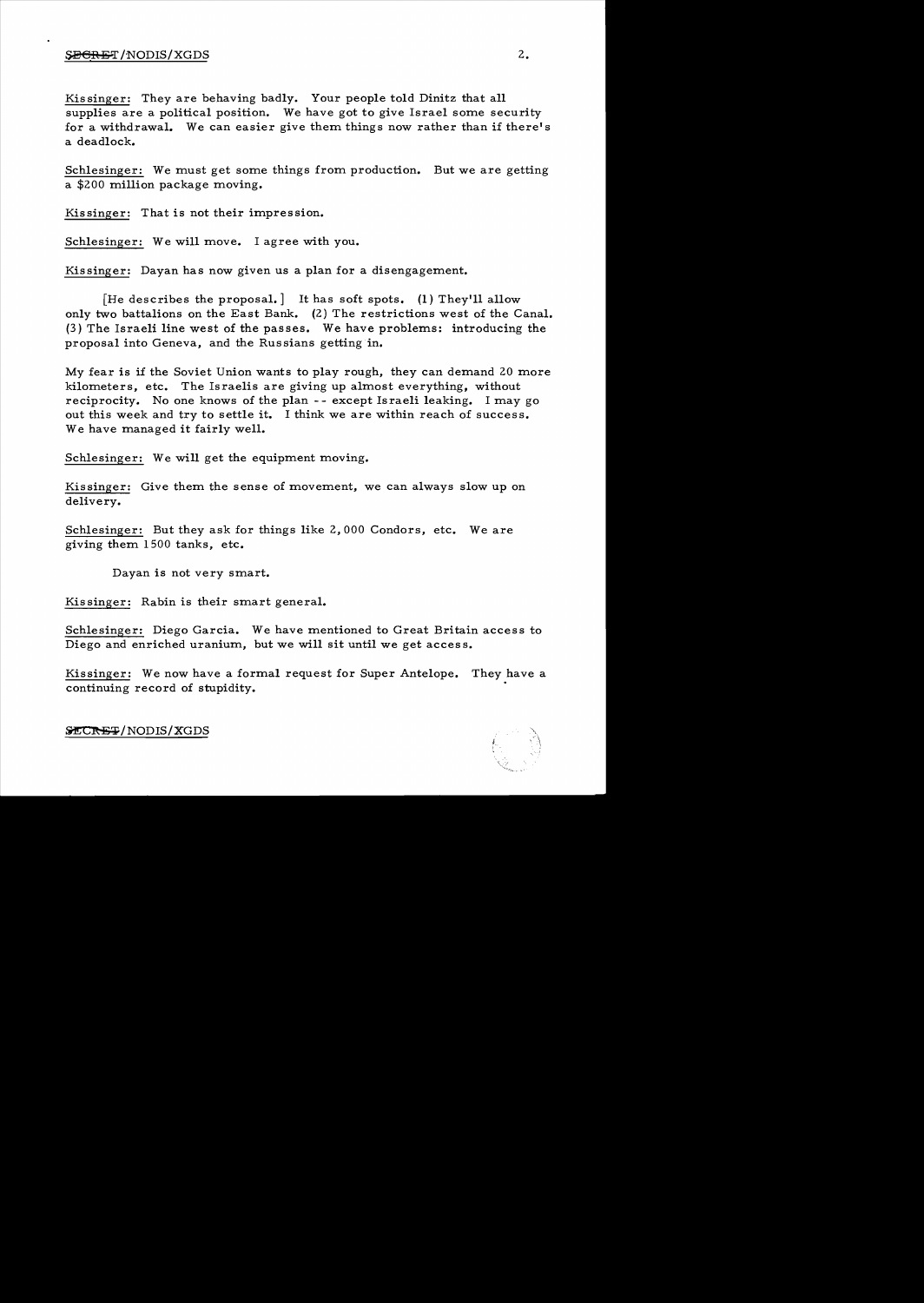Schlesinger: It's a dumb decision. It is only a hardened warhead, and we can control their testing for the next six years. They will need Polaris too.

Kissinger: Talk them out of Poseidon.

Schlesinger: I suggested they test in Australia, and they were very upset. The Aussies won't let them.

Kissinger: Heath is basically anti-American and doesn't like the President. It is a tragedy what is happening in Europe. Look at what they have done since before World War I. Two wars for crappy pieces of territory.

The Japanese I understand -- they know they have no alternative to us. They told me the Europeans send them a note every two weeks, warning them away from the U. S.

But having said all this, I would like to start up with Galley. He is one we can work with, and then at some time all of them can say you bastards, you talk about unity and then you go this bilateral route with us.

Schlesinger: The French are the worst bastards.

Kissinger: Rose writes the same kind of reports as Kosciusco-Morizet does from here - - you know they have to write all the same way to keep their jobs.

The French are unadulterated bastards. They haven't had a sensible Foreign Policy since Talleyrand. France's advantage was they were the only great unified country vis -a-vis Germany and Italy. Napoleon III sent troops to Italy to unite it; and then he backed Prus sia against Austria. They pissed away 300 years of French diplomacy for nothing.

Schlesinger: Germany is like in the 30 years war.

Kissinger: Jobert is trapped between Pompidou, with no sense for foreign policy, and his foreign office. Let us send Foster to talk to Galley about doing something moderate.

Schlesinger: I want to lean on Belgium and the Dutch not to buy the French plane for replacement for F-I04.

How about Ethiopian bases?

SECRET/NODIS/XGDS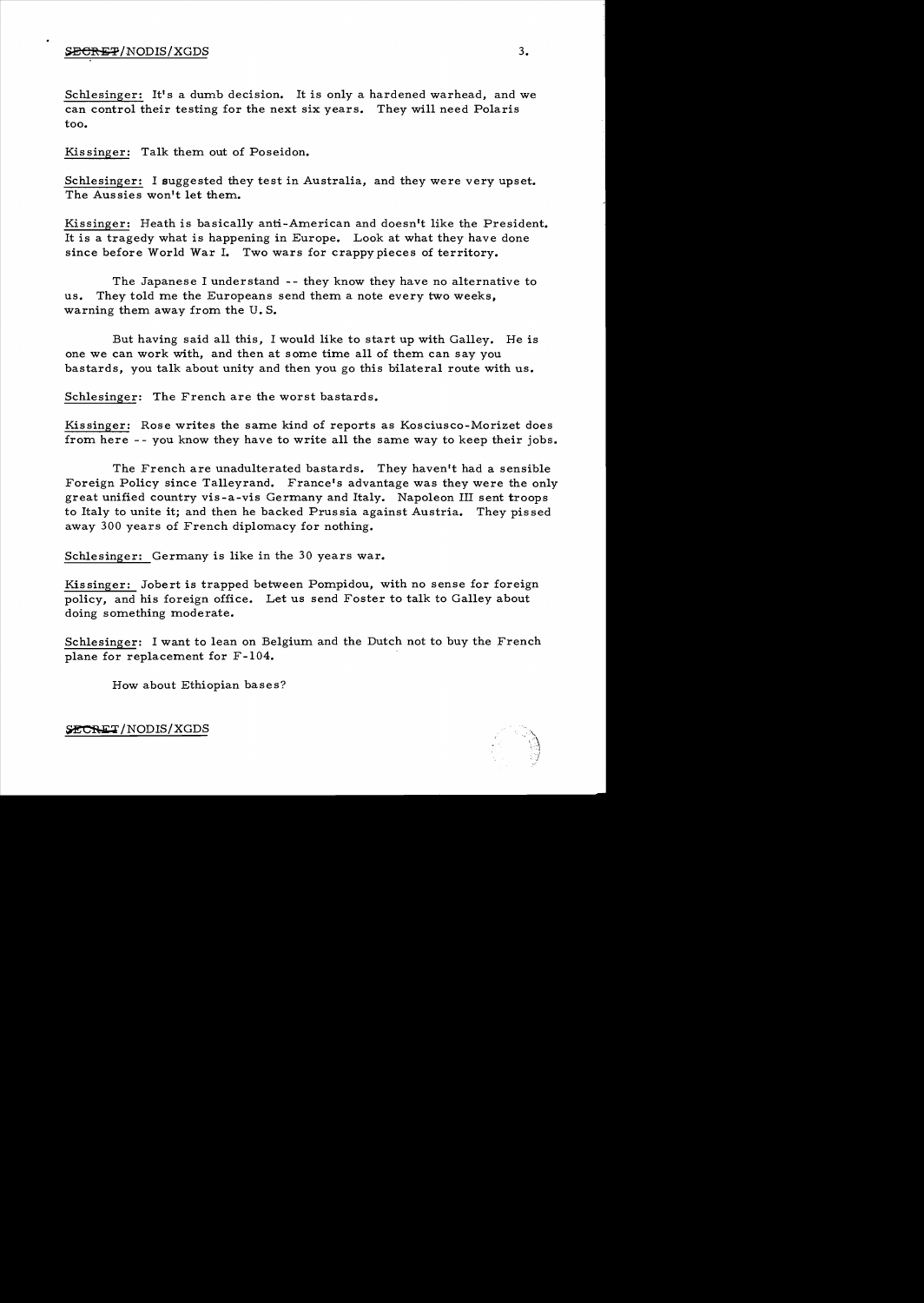#### $\overline{SEGRET}/\text{NODIS}/\text{XGDS}$  4.

Kissinger: I told them to move out. I agree on the Dutch and Belgians.

The Europeans are tawdry. DeGaulle had to give up the French Empire, but he decided he would overcome the frustrations by focusing on Europe.

Schlesinger: Cromer is coming to say goodbye today.

Kissinger: I would lay it in to him, and hard. So he can take it back home.

Schlesinger: NSDM 169.

Kissinger: It is with the President. On acquisition, we must formally keep control, although we won't press you on it.

Schlesinger: We put a number of strategic items in the budget, but the targeting is the intellectual problem.

Kissinger: This sets our strategic policy for years. The President must read it thoroughly.

Schlesinger: I will take the flak. On operational launch.

Kissinger: You may make Defense something more than a logistics boor.

SALT. The JCS thank we gave something away in SALT I. That is nuts. We gave up nothing.

Schlesinger: There's no problem defending SALT I.

Kis singer: There is an obsession with equal aggregates.

Schlesinger: Congress' attitude on the Defense budget is changing.

Kis singer: The Chiefs oppose a MIRV ban.

Schlesinger: We don't want a partial agreement which militates against long-run essential equivalence. Gimmicks are okay.

Kissinger: What I think is attainable -- I don't understand the obsession with reduction of launchers. That compounds vulnerability.

#### SECRE-P/NODIS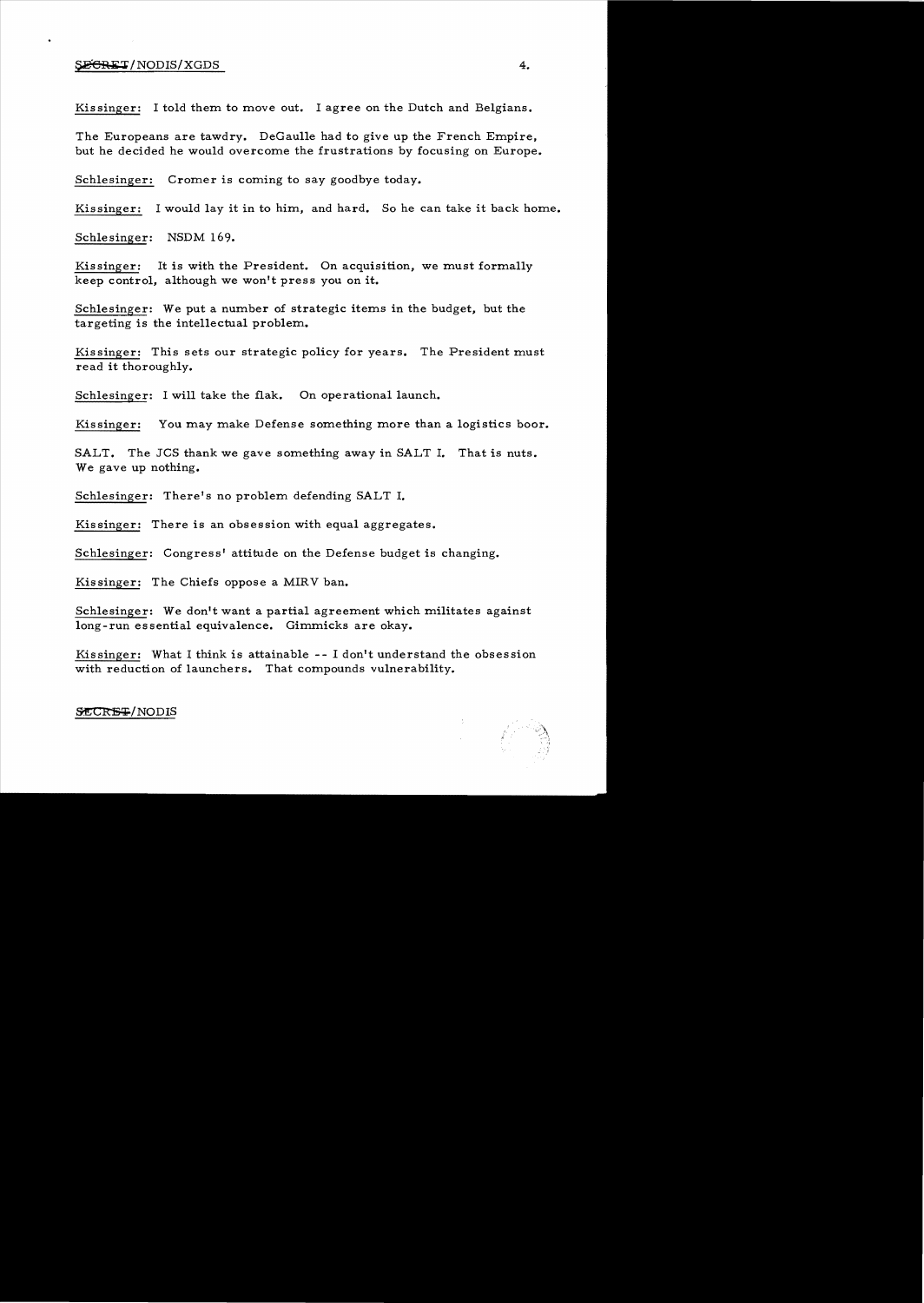Schlesinger: I agree.

Kissinger: They say get rid of MLBM's. I agree, but we can't do it without giving up something.

Schlesinger: You must convince them that they can't be better than we are.

Kissinger: What I think attainable is an equal MIRV throw weight agreement and an interim agreement for five more years. That would finesse FBS and total numbers.

I do not believe the SS-16 idea is feasible.

Schlesinger: That is going in position.

Kissinger: I know something about the Soviet Union. It is conceivable they would forego MIRV on the SS-18 and equal MIRV throwweight. I do not think they would give up the 17, 18, and 19.

Schlesinger: We must confine their missiles to specific fields. Otherwise we can't monitor as well.

Kissinger: That I haven't thought of. That is a verification variable. What makes me sick is the way people gab about what we would like. They want the Soviet Union to give up 30% of their force while we stick to our program.

Schlesinger: You tell the Soviets that unless they come along, we will build up.

Kissinger: You get a sensible buildup program and you can do that.

Schlesinger: The Soviet press is taking off on me as a disturber of the peace.

Kissinger: Good. You should go to Moscow. Be tough to Dobrynin. Why not go between March and the summit, or after the summit?

On Dobrynin, wait until the Defense budget is out.

Schlesinger: I would tell him that if they won't come down in SALT, we will go up and risk a growth of anti-Soviet sentiment.

SECRET/NODIS/XGDS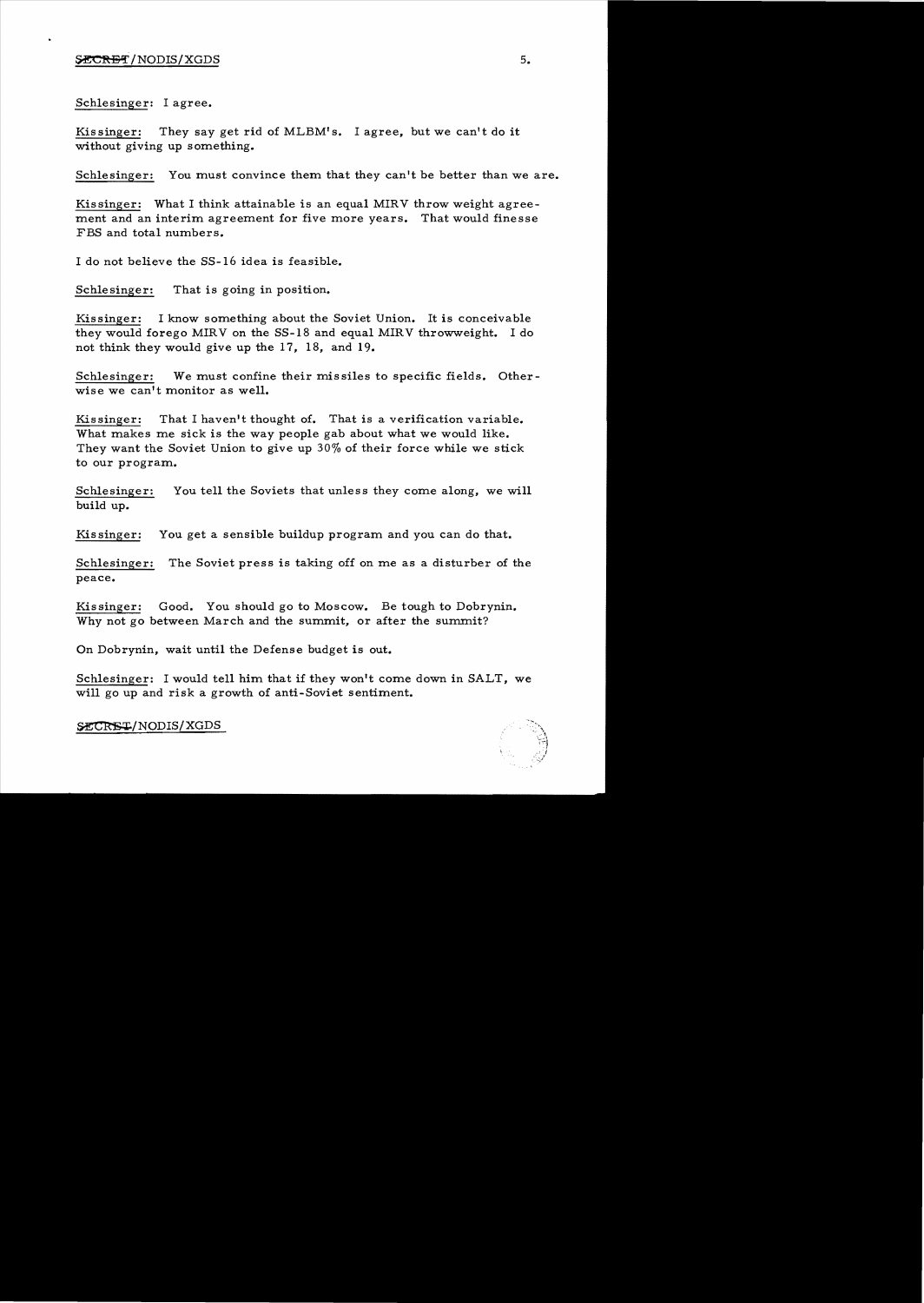### $\frac{SECREF}{NODIS/XGDS}$  6.

Let me complain about your press conferences on "nuclear plenty" and "nuclear holocaust." Where you talk, you must talk in terms of specific targets. I can't sell Trident with your talking like that.

Kissinger: Trident is a monster.

Schlesinger: I have a program. The Norwall boat plus Trident. Trident with a hard-target kill, or Norwall with a normal capability.

Kissinger: What worries me about our procurement policies is our services are procurement agencies, not strategic planners. There is a tendency toward giganticism. The B-1 is lousy.

Schlesinger: Brown is good. The Air Force needs him.

Kissinger: The Air Force needs cleaning up. The army is a disaster. It's too bad Haig left. Can you get him back at some point?

[There was discussion about tnoving into the Middle East. Dahran, Bahrein. ]

Kissinger: I will be careful about my quotations on nuclear matters.

#### SECRET/NODIS/XGDS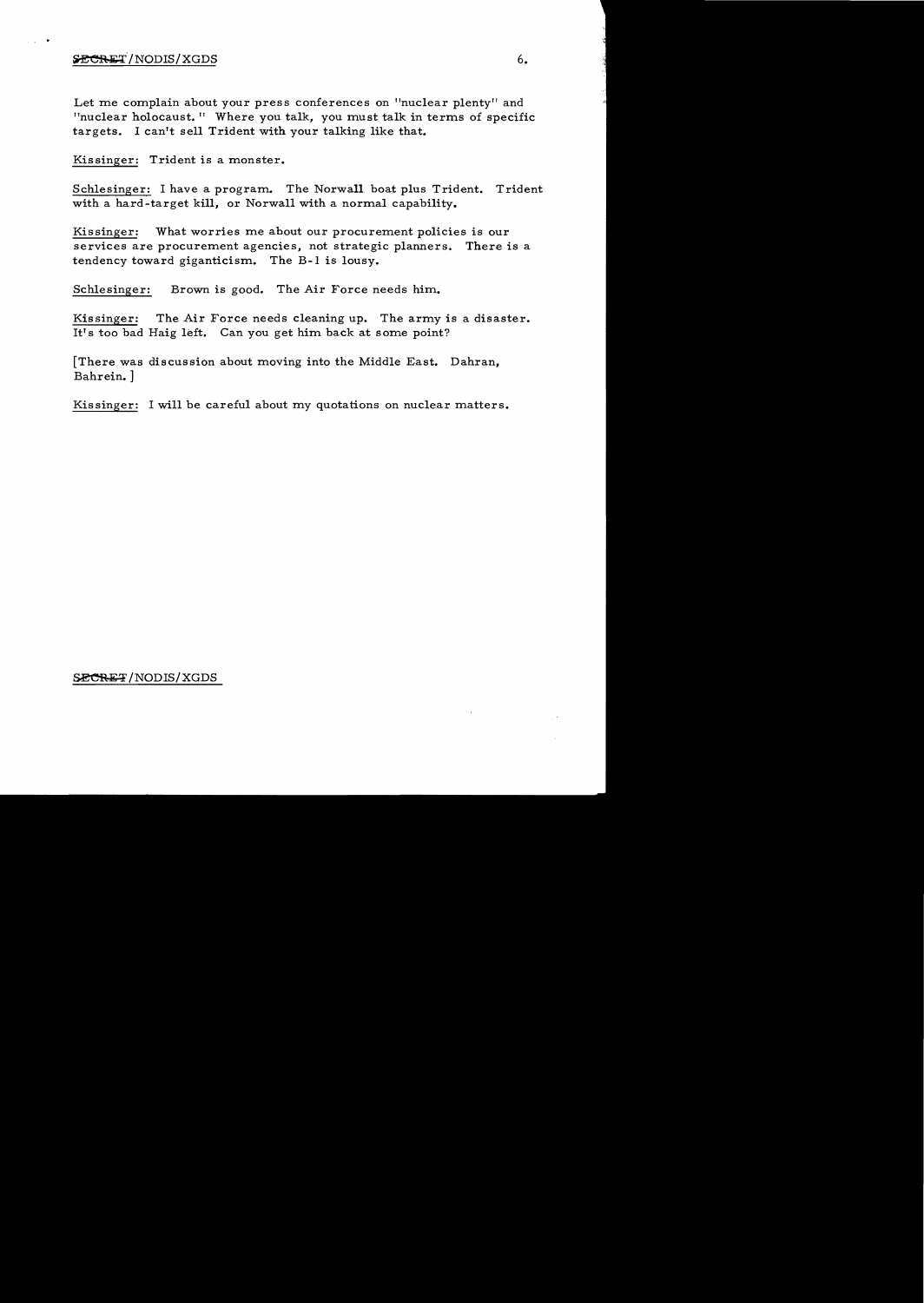-Sahrbernger  $8.00 \text{ yr}$ proat at Pentors AOUSE WASHINGTON 5- Imag strip chimie pr c Aussil  $\log \eta$  min. K - Why is Gaylor giving Tam? there? But Reacht Jugersoll aux going This. S-Ungele 2 com to tough " 1<br>K - We can allow anything to be liveded around. S- Euro press has hear forward to your wanterly - Weinstein said it. K-He is a leading unt commentation. Prix with tour at to memory commitment  $S - 4$  and  $R$ for 6+1 Fhet, 200,000/clay. that is De Langethi n'és j'ardy, tredring K. They an behov earchy January property told Simily all To get so prébation pourre. were within though in challenge 5 - bien mont get serve this for

**DECLASSIFIED**  $85 + 08 - 03.414$ AUTHORITY Des me 07-113  $M_{\bullet}$ NARA, DATE  $\frac{8}{14}$ **BY**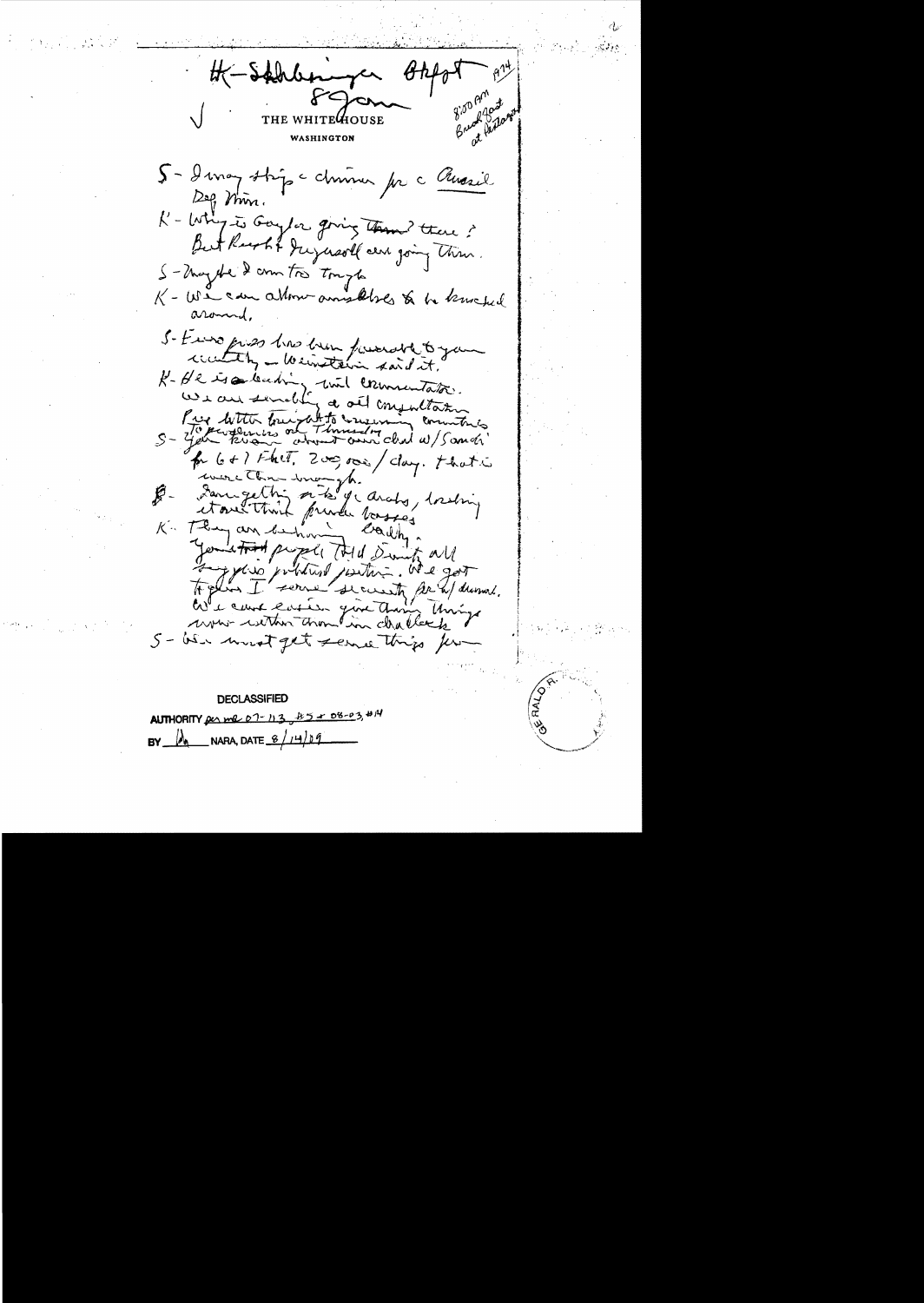THE WHITE HOUSE WASHINGTON production. But we are petting a & 200 mil farkuse moning 5- We will now day at w/you K - Descentral Day me plan Soft of chody 2 bans on E borch (2) Bothertrains as ext of Cural  $3)$  T invest of passes  $\mathbb{P}_{\mathbf{A}}$  throws : ( subsiding popped into anton (2) Russians getting un Tuy flar is if 50 words to flag comple. Thing giving up about everything, as/ a receptionty no one hunts of plan - except I leaker I may go out this week & try & settle it & have unanaged it seem fairly built. 5- We will pet a exprisement considering K-Gain Thin a Levera of movement, we come always slow up on Elehany 5- Best trong ago de trong este 2000 Condos, de. K-Rabin Their storent general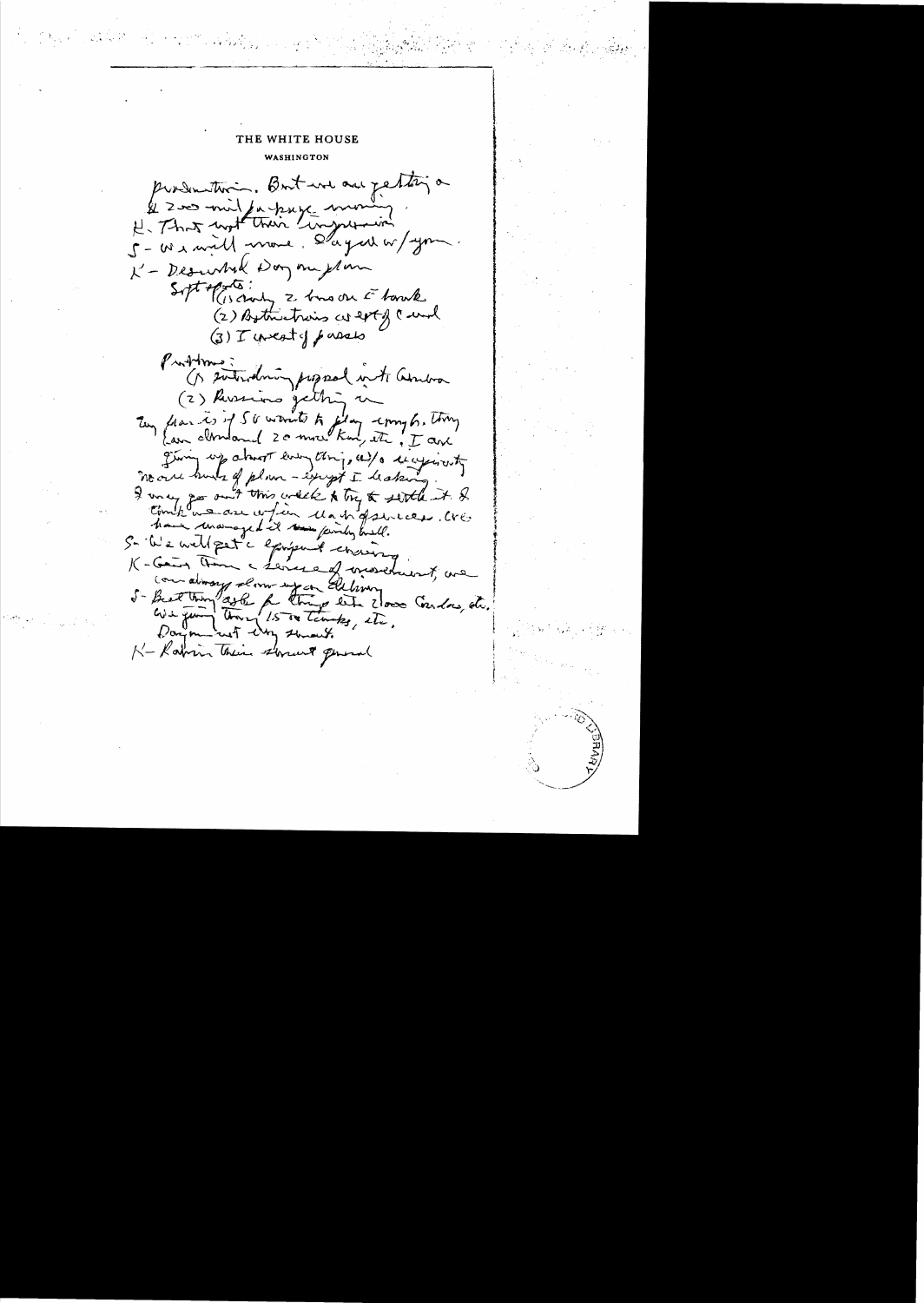Unager Diego Greena-<br>And struhying Super antilize - United S-Diego barcin, leve hard mentimed KEB accept sigs + comedad mom wearn tot limit it get acress. K- We have known upweit for super antitys. They conthising reckel of story white. 5- Dearb ducesin, It is only hardened wourhead, or will care control their testing for west 6 year They will well followed to K- Teck them and of Poper Que 5- Pomer & suggested they that in australia + they why syparte ansates won't but them, K - Hearts is tasically contr' american + dient bluf It is a traged what is happing in Europost at what Thing have done seemed before would z survey for crafty pieces of terribly. The Joyes Runderston / - they know Told and Exercis surelition a with they I writes, having them away for US. But having smil this, swould like to start + Then at sound time all cam so you bustands, you table about with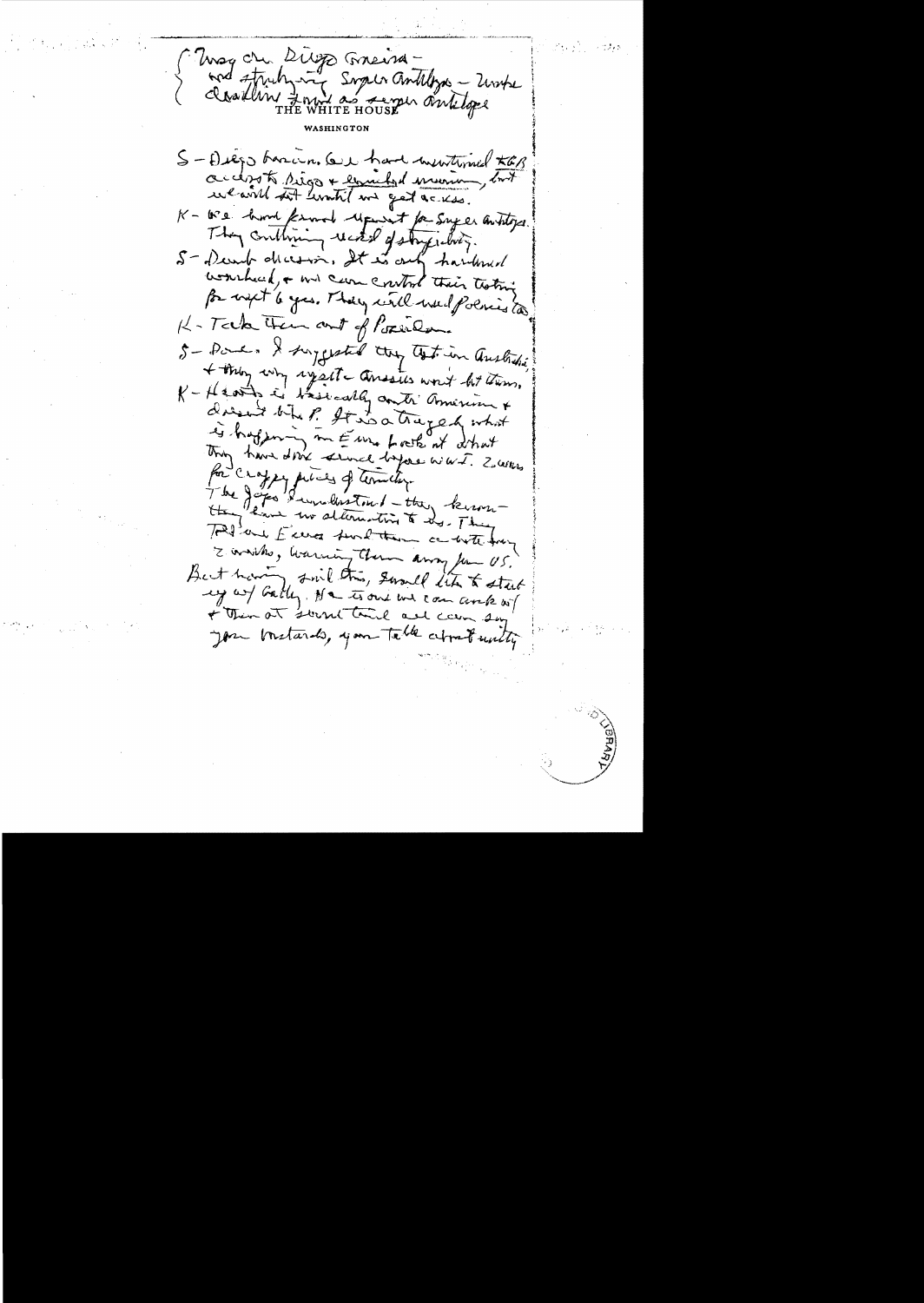tation you go this belatted winter  $0,22,10$ S- The Frunch and the worst bastards. K- Rose unites a summe kind of regards as K-M feren have - egme know they have to write all - Loom way to keep their The Fronch one imaded tent turnship Then haven't had sensible For fine Tollimond. From 20 a hontage was they burn only out auther country to state a contrat et la Contrat Pensier Des exceptions differences for writing. S-Germany in like in a soyes was. K- fettert les troppent but Pouze lors at les serves fa 7 pt l'o fercion que outfain for the dep send Fish & take If to Gallery downtaling sountering meeting 5- Swampton leur on Bely+ Dutch unt At French plane foreglacement  $mFJ104$ 

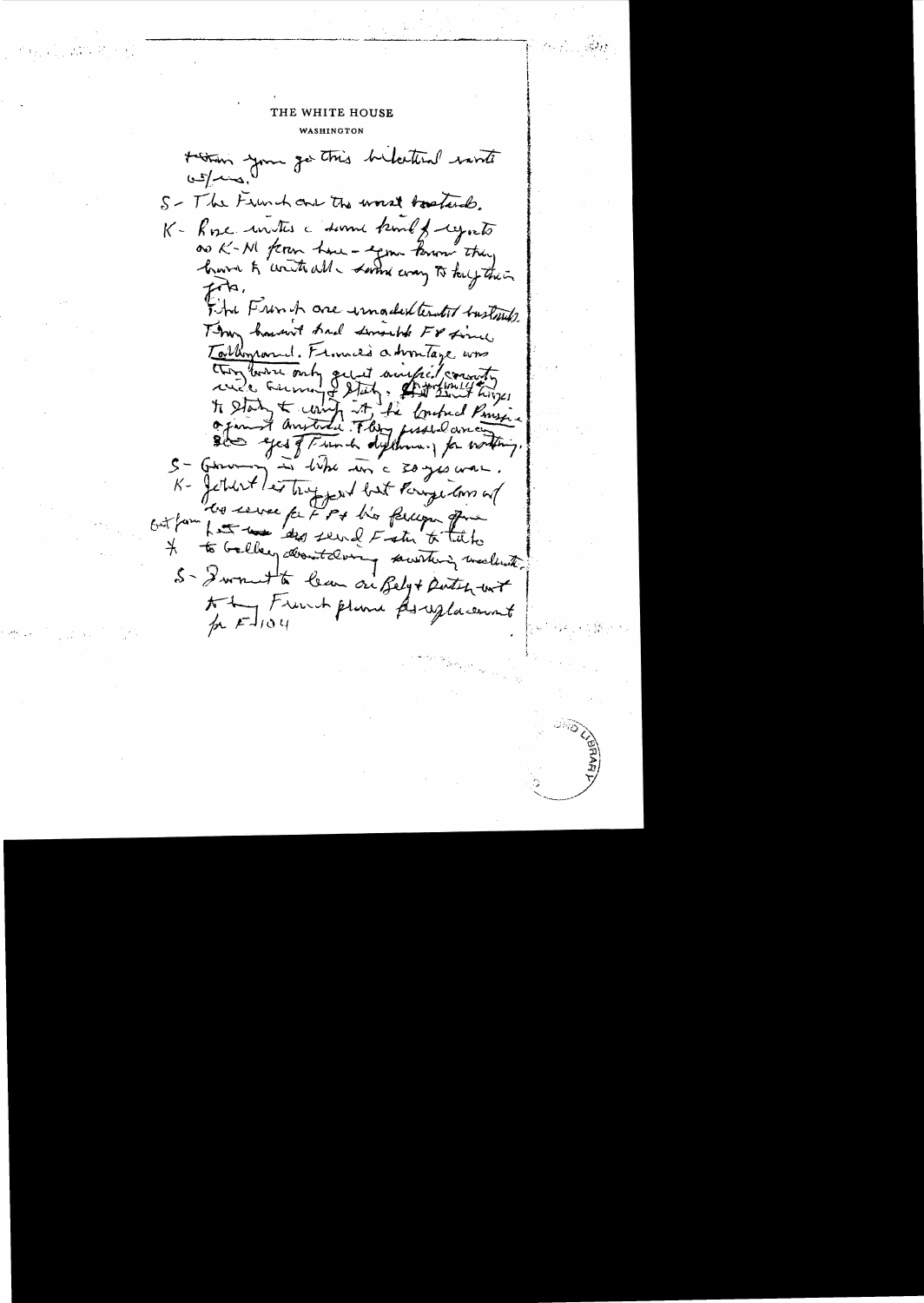### THE WHITE HOUSE WASHINGTON

I How about Ethopin toward? 18 - Ital trum to wave met x great  $\sim$  Dwitch + Byly. the Euro are terriby. De Gauck hard to give mya Fr Empire, but he drincled for world assume paratrations by forwaring on Eur. S- Pinner coursing & say powerfuge today K- I would keep it win to brink a fraud. So the Rain take it back hame.  $S-$  NSISIW 169 K- It is Pilo. On acquisation, we won't foundly help control, altho and won't press you one it. Sa w'e puta # of that them inc bailly try that a largeting is a double leater point R and This eits and strict policy & years. Pros would und at thering be S-Savire table - flack. Mi gail land Et - June 1may united Peforal sounds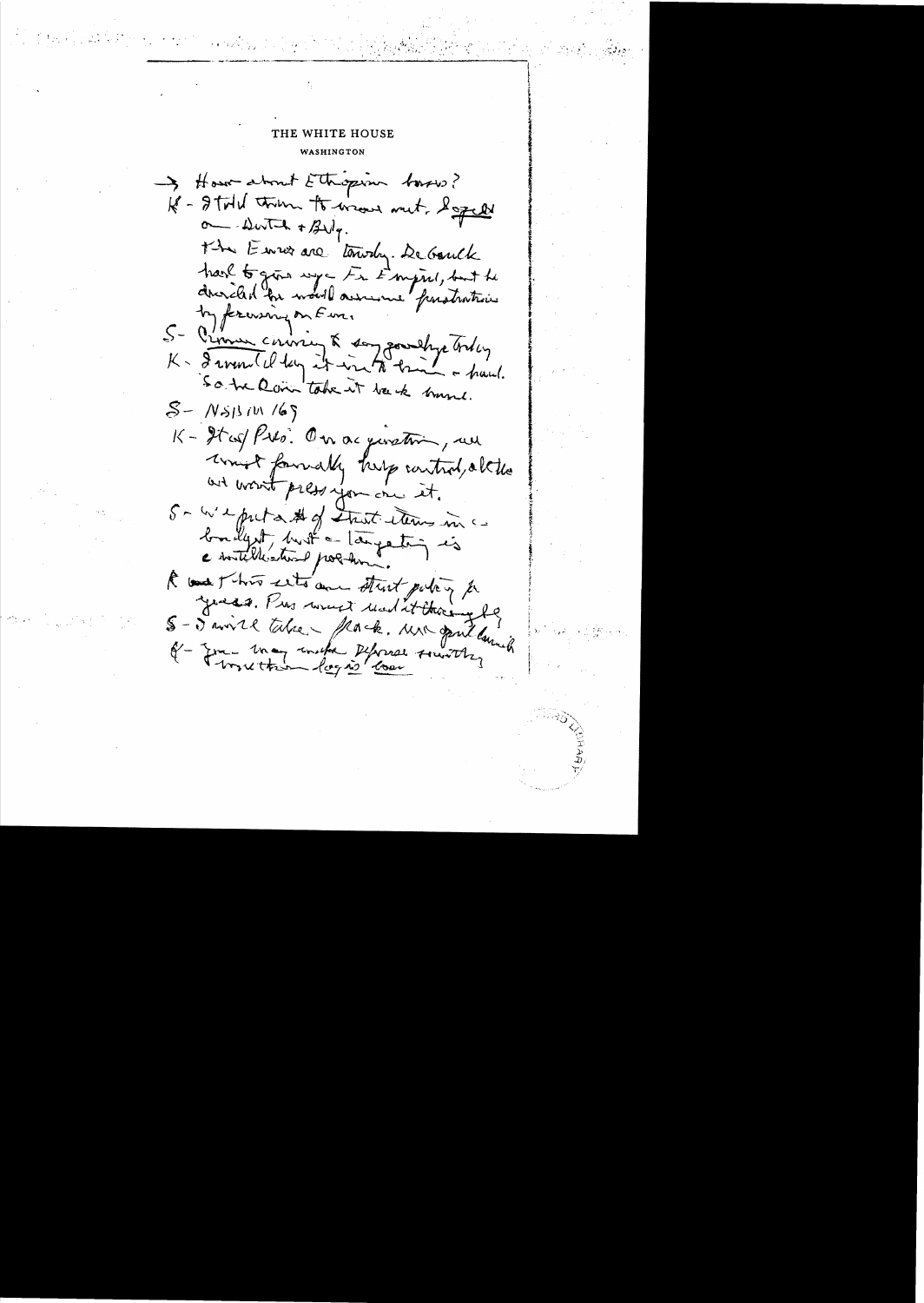K-SALT. ITCS think we gone souristy away in SALTI. Khatis vecto. bestgand up within S- he produced depending SALTI N. Thus is observanced exact aggregate. Its within the first of 5 - Congesso attentiale on Ref Andget no R - Chief applie NIRU Bon. 5 - We don't won't partiel agreement which conditates against large in control experiences : Communiches aux étaux. R-what Schink to attainable I don't wonderstand obsession allowheters of brunchews. That compounds backwaints  $\delta - \lambda$ coper 16 Thy any get nid f MLBN's sayer tout med "count do" it w/s guing ing something  $5 - \frac{1}{2}$ I commence Chem grat they Court be bottom than weak.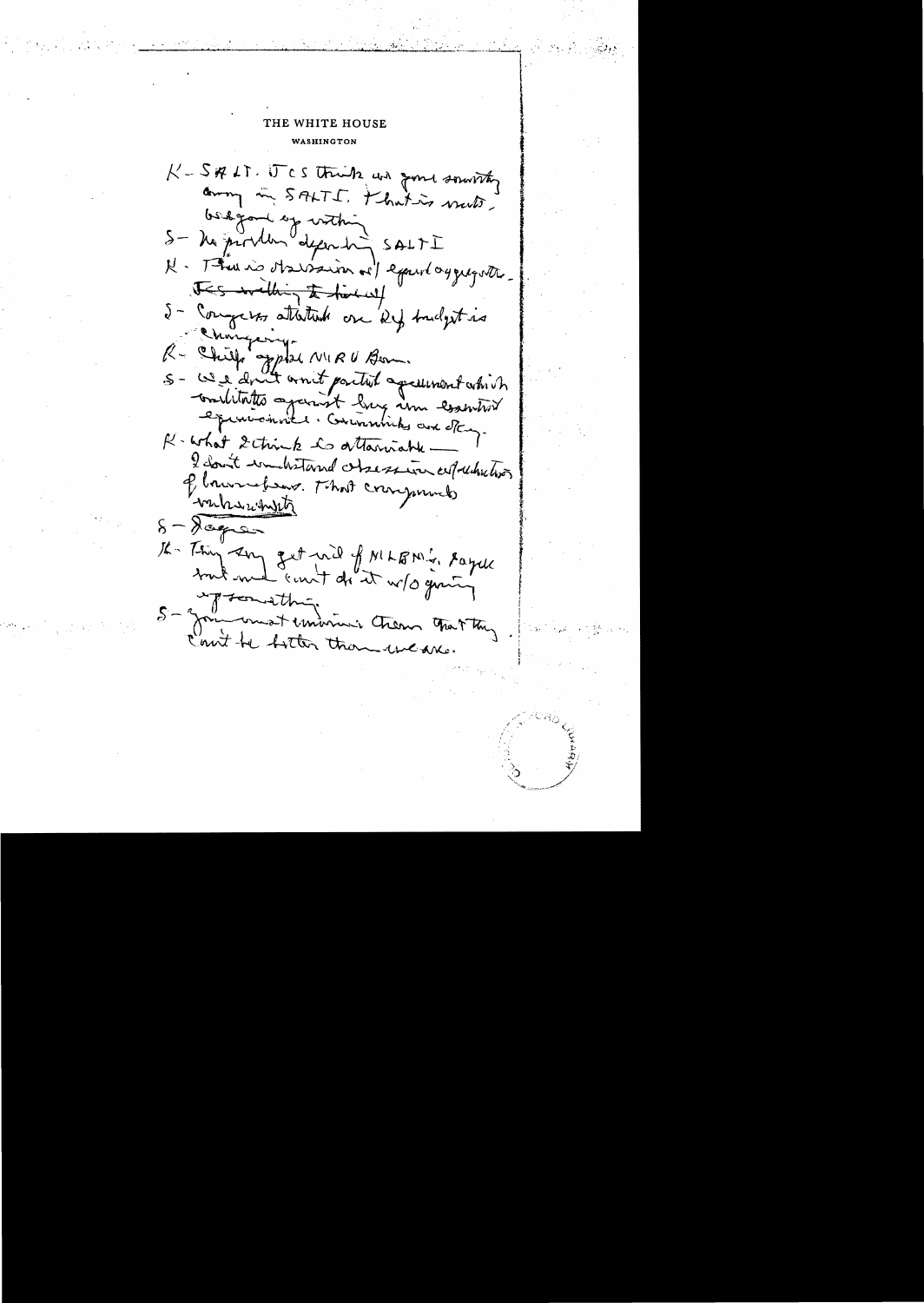### THE WHITE HOUSE WASHINGTON

R- What I think attorish is equit MIRV thermomeryth againment &  $\vec{b}$  and  $\vec{c}$  and  $\vec{d}$ . In not bothing a 55-16 where we frownth. S-That is going me position N - I know somithing about S. O. et is concerned to they would forgo MIEU on 55-18 & experient NUIR V these way 27 I do not think they awaited find up  $17, 18, 19$ S - wie mont comprove their morning to Spirate forthe Octominal and carried hometer as well R - That I have n't trought for That is a compration contable what mons une sick is a worry pupile from want what you wan anoth have They want a Fit it gives my Is % of their force white we shick

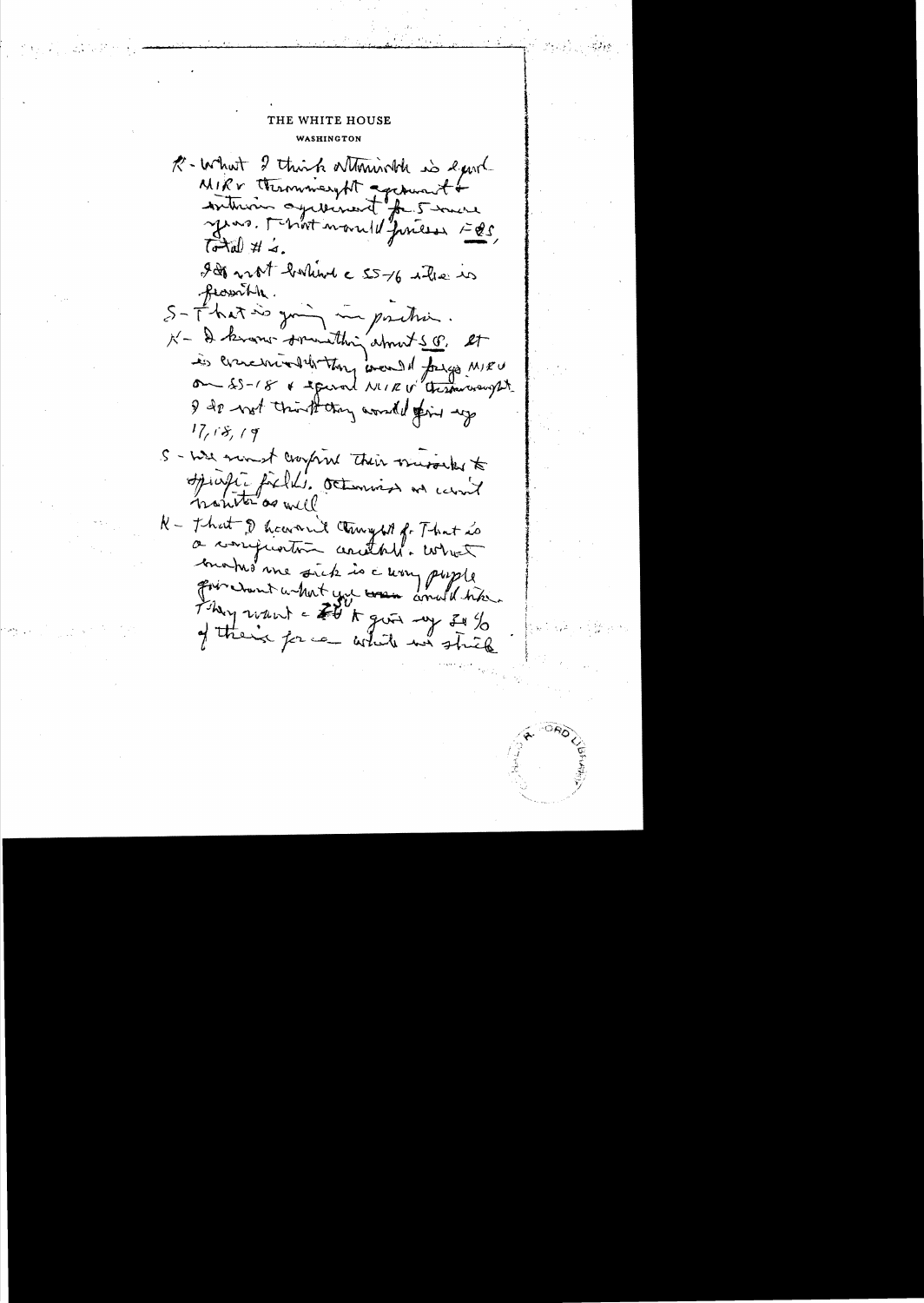to more prog. S- Jon WW SU unlos they came alway, we will trouble up. K- Jour gut a atousiste builty jerry. t gome can do That. S- Soon press is taking of our use os chaturber offrece 11-Eurel Jan Showell port Mes vous Between to the Delig. Why workyd but march + survent or other Jument. On Pot, want would make 24 hortget 5- 2 month all him if they won't canne closure in  $SALT$  and will go up + usk general fantiser fertint. 5- Let me complain claus your Paris confinance in "muchas plants" mudicar holivement: When you Touch, you must talk in Come